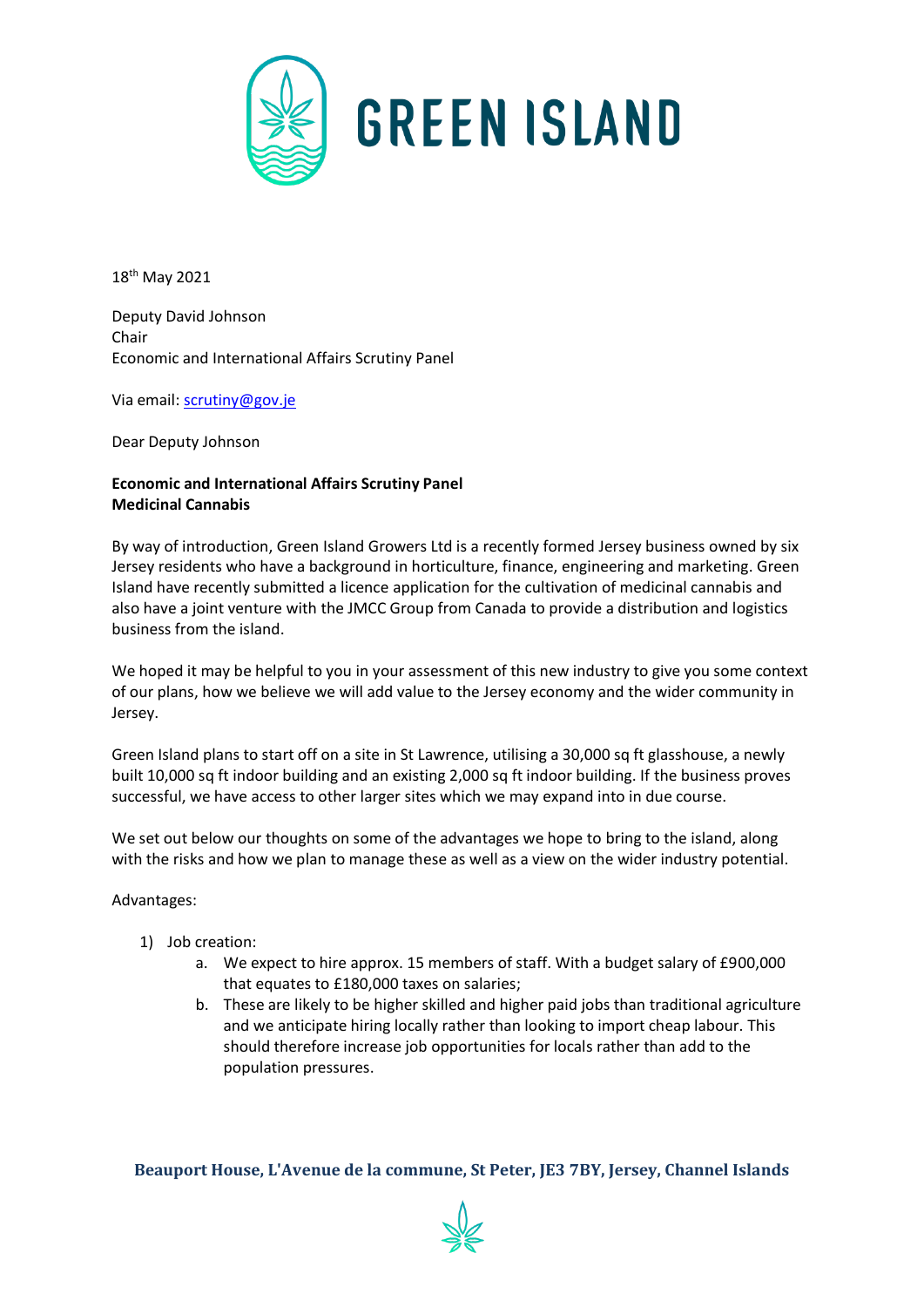

- 2) Improved tax revenue:
	- a. With taxes on company profits being assumed to be 20%, we would budget for a tax expense of between £450,000 - £1,000,000 once we get to full production (within 12 months of starting operations);
	- b. As mentioned in 1(a) above, additional taxes of approximately £180,000 will be generated through taxing the salaries of the employees;
	- c. This is much higher than the tax revenue generated from the site using traditional agriculture, firstly due to the product being higher value but also because we are regenerating the site where most of the site was previously a disused and derelict glasshouse.
- 3) Regeneration:
	- a. As mentioned in 2(c) above, we view this industry as leading to significant regeneration of derelict sites which have been non-productive for many years and a blot on the landscape. For example, on the site we are using, we have replaced a derelict and dangerous glasshouse with a brand new purpose built indoor facility, which will be more productively put to use;
	- b. If and when we expand into other sites, the ones which we have identified as potential are either disused and rotting sites or very inefficient and unproductive. We are sure this will also be the case for other businesses setting up in this industry.
- 4) Ancillary business impact:

There are a number of other businesses on the island who will benefit from the industry developing and we are already using some of these businesses or plan to once we become operational. Some examples of these are as follows:

- a. Building firms for the construction/retrofit of the sites. Significant investment is planned for these sites, so the impact is potentially significant;
- b. Engineers who will be needed to help maintain and operate the sites;
- c. Medical cannabis clinics. We have already seen a few set-up on island and I understand it has so far been a success. We plan to work with them to help bring down the costs for patients on the island;
- d. Security businesses, these sites need appropriate security measures to be put in place and there is a need for employing security businesses to assist with the design, implementation and on-going monitoring;
- e. Other ancillary specialist businesses which will set up to support the cultivation businesses, such as testing labs, genetics businesses, compliance and regulatory businesses.
- 5) Reduce black market activity:
	- a. We anticipate that local production will bring down the prices for local patients and reduce the demand on the black market. We would hope this leads to less criminal activity as a result as it makes this product less attractive to criminals.

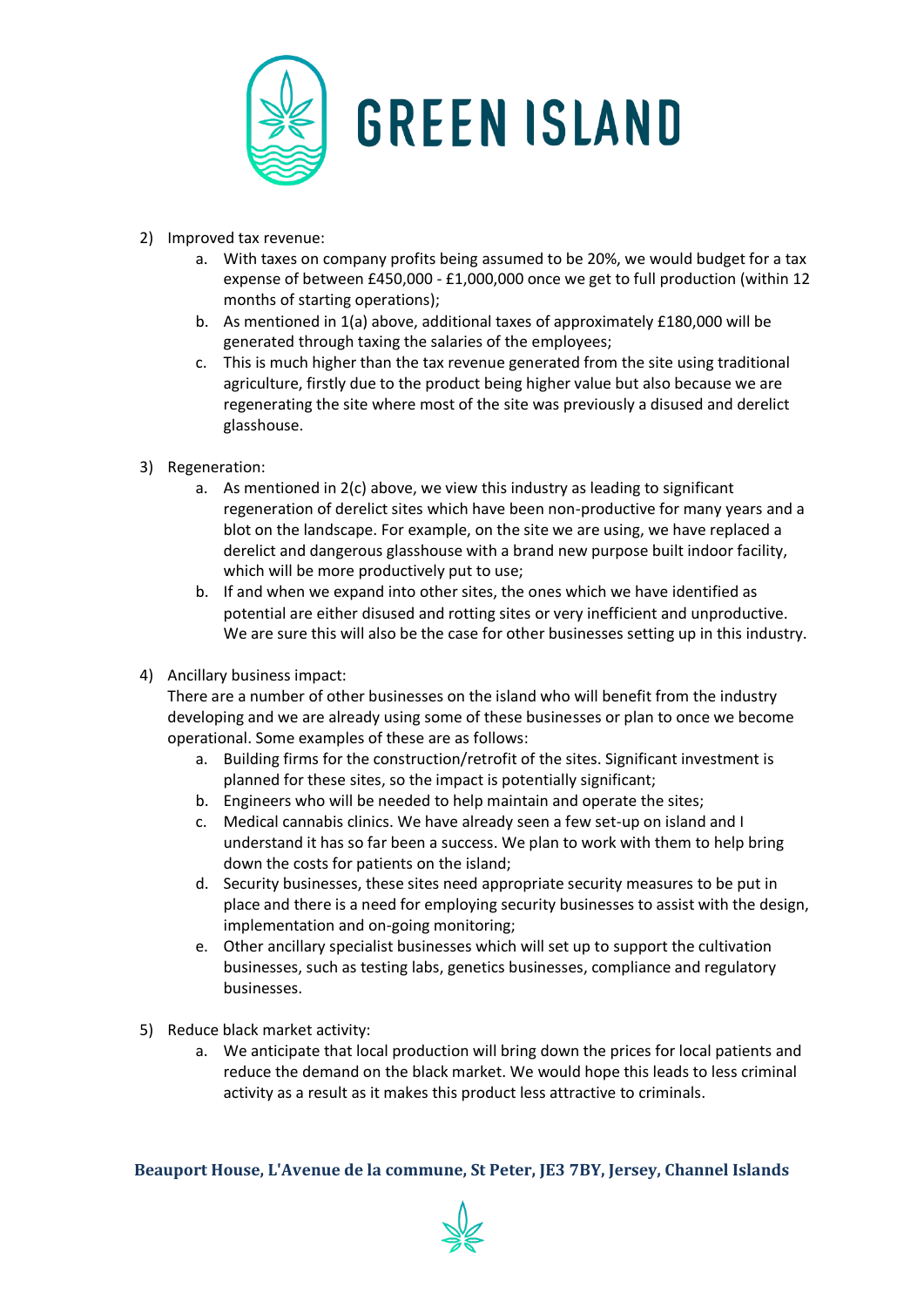

Risks:

We see the following areas as potential risks, however there are robust measures in place already to guard against these as follows:

- 1) Criminal activity:
	- a. Robust site security will prevent/deter criminals accessing the product kept on site. These typically include 2.4m security fencing, security cameras, security lighting and response services from security businesses and the police, plus potential security guards on site;
	- b. High value products will also be kept in very secure vaults on site;
	- c. Access controls with very limited access allowed on site;
	- d. Track and trace systems to measure and monitor the plants from seed to sale to ensure that nothing can filter out to the black market;
	- e. Enhance DBS checks on the key persons operating the businesses and robust checks on employees;
	- f. Stringent measures to prevent employee theft of the product (e.g. no mobile phones within the cultivation site, employees required to change into PPE type clothing with no pockets, all areas within the site monitored with CCTV and the track and trace system identifying any missing plants).
- 2) Environmental Impact:
	- a. The key impacts we see are likely to be energy consumption, light, water, noise and odour pollution.
	- b. We are sensitive to this and plan to minimise our environmental impact by adding solar panels to the new indoor site, using black-out blinds so no light escapes the glasshouse, using the natural sunlight for the vast majority of our light requirement, not using HVAC systems in the glasshouse to keep noise to a minimum, recycling water so runoff is negligible, putting in place odour mitigation measures although we have been informed by air quality specialists that there is only a "slight risk of odour from the site".
	- c. Overall, the way we plan to cultivate we don't believe there will be a significant increase in environmental impact compared to growing tomatoes.
- 3) Perception:
	- a. The nature of the product is naturally sensitive given it has been prohibited for so long. This leads to cannabis being associated with illegal hard drugs and criminals.
	- b. Medical Cannabis, which is highly regulated should help to change this perception as it will not feed a criminal network but will help medical patients to move away from more damaging and addictive opioid based medication. Over time the perception should change and this will become more "acceptable". This is happening very quickly globally as there is a general trend towards legalisation of medical cannabis